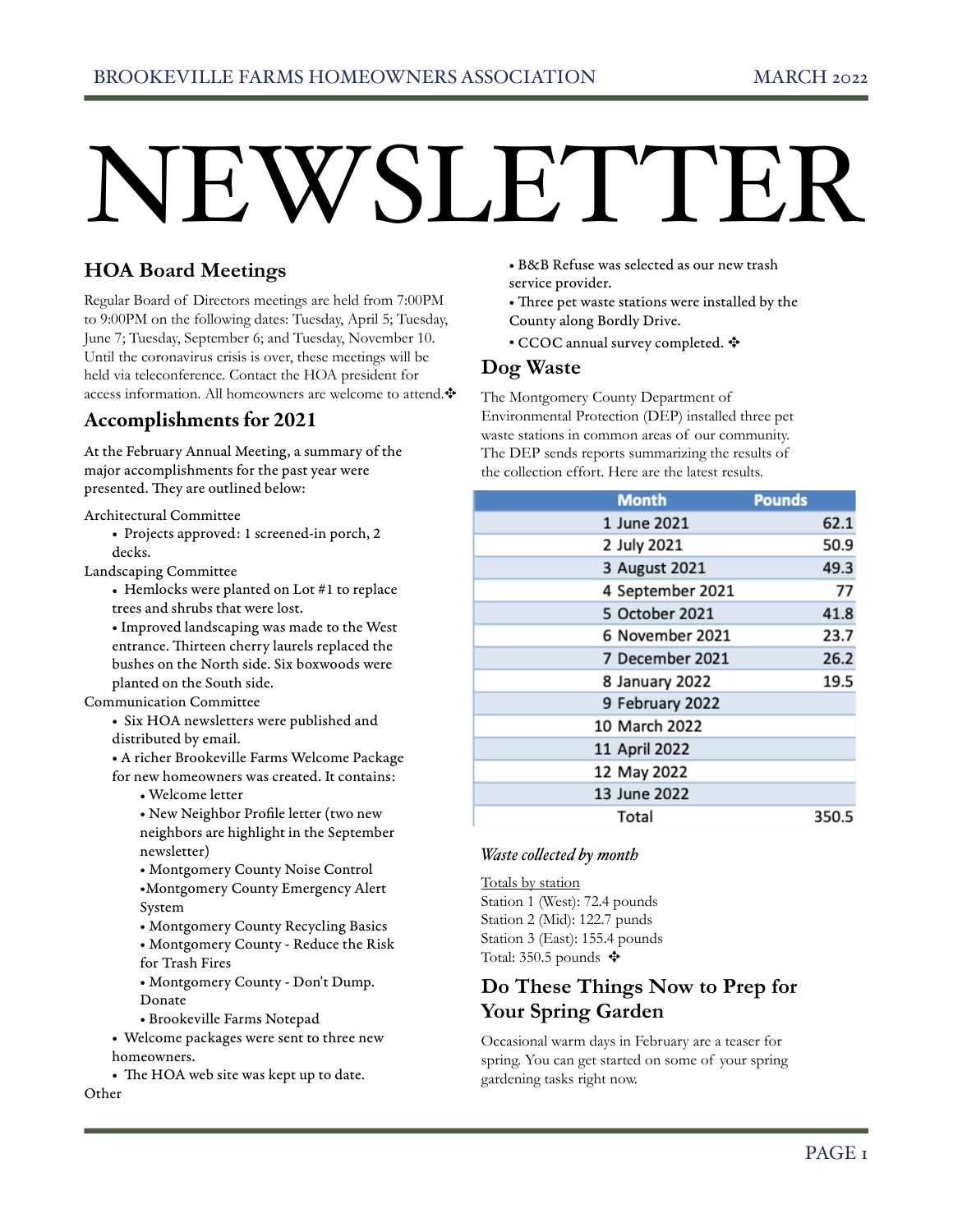#### Mark your calendar

The exact dates to plant, harvest, and do other gardening chores will vary according to your local climate. That means you should look up your area's USDA plant hardiness zone if you don't know it already. Higher numbers are warmer: Northern Minnesota is zone 3, and the southern tip of Florida is zone 11. Then look up your zone—or, better yet, check with your local university's cooperative extension—to find out what you can plant when. At the very least, mark your calendar with the date that you can expect the last frost of the season. Many plants shouldn't be planted outdoors until after the danger of frost has passed.

Look up the plants you'd like to grow—the specific varieties, like "Scarlet Nantes," not just "carrots" and see how many days they require to germinate and from planting to harvest. Work backwards to figure out what you'll need to plant when.

#### Take inventory

Consider what you'd like to grow this year, and figure out whether you have all the supplies and equipment you'll need. What seeds and seedlings will you need to buy? Do you need to replace any tools? Rent a rototiller? Stock up on fertilizer and mulch?

#### Start your tomato seedlings

Work backwards from your planting dates for tomatoes, peppers, and other warm-weather crops to figure out when you can start planting seeds indoors. Some plants grow well from seeds plopped in the ground in May (like squash and beans), but others (like tomatoes) really benefit from getting an early start indoors so they'll be big and healthy when planting time rolls around. The colder your climate, the shorter your outdoor growing season, so northern gardeners tend to start more seeds indoors than people in warmer southern climates.

#### Prep your garden beds

You can start getting your hands dirty as soon as the ground can be worked, which usually also means the snow has melted and you're only expecting light flurries and frosts from then on.

As soon as you can, get out there and pull up any dead plants, weeds, and leftover stakes or cages. The next step, once you can get a shovel into the ground, is to prepare the soil with any fertilizers or amendments you might need, and set up any new planters or beds. Now is also a good time to get a soil test (at your local extension or by using an at-home test kit) if you aren't sure what, if anything, you'll need to add to the soil.

#### Plant early-season crops

This is the fun part, and one that many folks overlook. While you may need to wait a few months to plant your warm-weather crops, plenty of vegetables love cold weather and can be planted as soon as the ground can be worked.

Lettuce is one of these, and it gives nearly instant gratification, since you can start enjoying baby lettuce in just a few weeks. Carrots, radishes, spinach, potatoes, and peas can go into the ground now or very soon, and you'll be able to eat a whole homegrown salad before your neighbors have even gotten their tomatoes in the ground.

#### (Source: [lifehacker.com\)](http://lifehacker.com) ✥

## **Suggestions for Healthy Eating**

Eat this, or not? We are bombarded with information on healthy eating, but what's for dinner, NOW? It's a process beyond fast food and ready made foods we have on speed dial or an app. Start by getting a health assessment from your doctor. Your prescribed diet depends on your age, any current health issues, or those that can jump up and bite you down the road. Your doctor can advise you on the best strategy for your needs. So let's get real and get some ideas for a healthy life. If your doctor says you must limit carbs due to pre-diabetes or onset diabetes, then your doctor may recommend a Keto or Atkins type of diet. Look carefully at the carb count on food, such as fruits, yogurt, cereal, etc. Here is also some "food for thought" to get the proper vitamins, fiber, and healthy fats to make you "unstoppable".

Add healthy fats, within your carb allowance. Not all fats are bad. Foods with monounsaturated and polyunsaturated fats are important for your brain and heart. Good sources of fat include olive oil, nuts, seeds, certain types of fish, and avocados. Avocados are full of healthy fats. Top a salad or try some avocado in your morning smoothie. Or, try this: Top lean meats with sliced avocado, or try some avocado in your morning smoothie. Sprinkle nuts or seeds (like slivered almonds or pumpkin seeds) on soups or salads. Add a fish with healthy fats, like salmon or tuna, into your meals twice a week. Swap processed oils (like canola or soybean oil) for oils that are coldpressed, like extra-virgin olive oil and sesame oil.

Cut the sodium, which can increases blood pressure. This raises the risk for heart disease and stroke. About 90% of Americans 2 years old or older consume too much sodium. For most people ages 14 years and older, sodium should not exceed 2,300 mg a day. Avoid processed and prepackaged food, which can be full of hidden sodium. Make sure to check the actual sodium count on foods purchased.